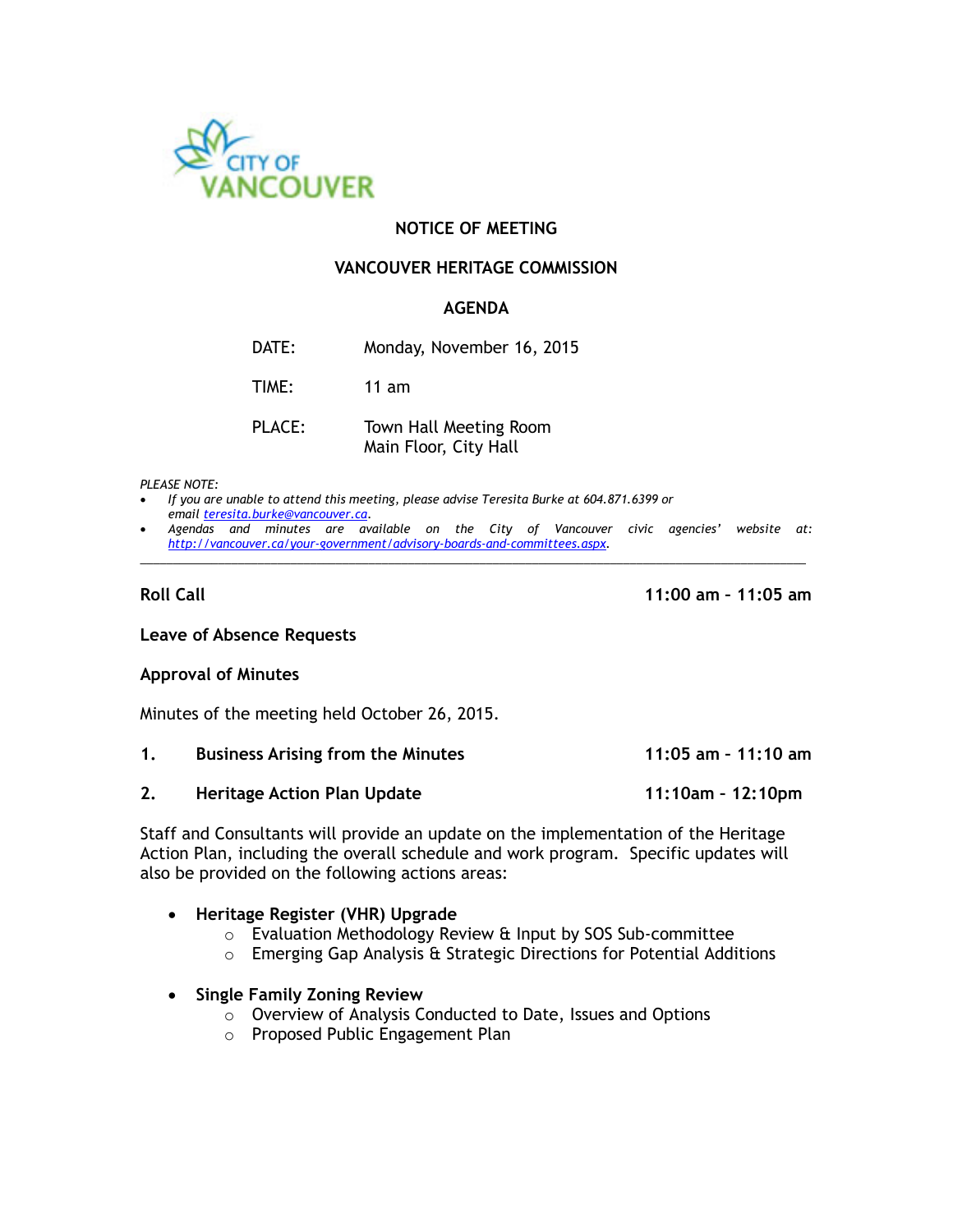- **Heritage Conservation Program Review**
	- o Overview of Analysis Conducted to Date and Emerging Directions for Recommendations

| Staff: | Marco D'Agostini, Senior Heritage Planner                              |
|--------|------------------------------------------------------------------------|
|        | Tanis Knowles Yarnell, Planner, Heritage Action Plan<br>Implementation |

**Consultant:** Donald Luxton, Donald Luxton & Associates

- **3. Conservation Review**
	- **(a) 315 West 11th Avenue – 'The Doerffler House' 12:10pm – 12:40pm VHR 'B' (proposed) DE419411 (Designation)**

The Doerffler House was constructed in 1921 and is a good example of early 1920s residential development, which is notably rare in the City compared to the preceding Edwardian Building boom and the late 1920s resurgence. The building is more modest in size compared to surrounding Edwardian buildings. While it is designed in a Craftsman-influenced style, it features material such as stucco, which was a harbinger of things to come. Locally it is often referred to as the "green house" based on its long-lived, current colour scheme.

The application proposes to rehabilitate the heritage building, convert it to three dwelling units, and to construct an Infill One-Family Dwelling at the rear of the site. The main items are noted below:

| Item                            | <b>Existing</b>   | Permitted or Required | Proposed          |  |
|---------------------------------|-------------------|-----------------------|-------------------|--|
| Overall Floor                   | 0.47 FSR          | 0.75 FSR maximum      | 0.80 FSR          |  |
| Space Ratio (FSR)               | $(2,926$ sq. ft.) | $(4,684$ sq. ft.)     | $(5,026$ sq. ft.) |  |
| <b>Dwelling Unit</b><br>Density |                   | 4 maximum             |                   |  |
| Off-street parking<br>spaces    |                   | 4 minimum             |                   |  |

## **Zoning and Parking Summary- Zone: RT-6 Site Area: 6,246 sq. ft.**

In June, 2015, the Vancouver Heritage Commission reviewed the SOS and supported the addition of the building to the Register and referred the SOS back to the consultant with recommended improvements and changes.

**Issues:** Overall scheme and compatibility of new development.

**Applicant:** Wendy Andrews, The Andrews Architects Inc. [<wendy@andrewsstudio.ca>](mailto:wendy@andrewsstudio.ca)

**Attachments:** SOS and drawings